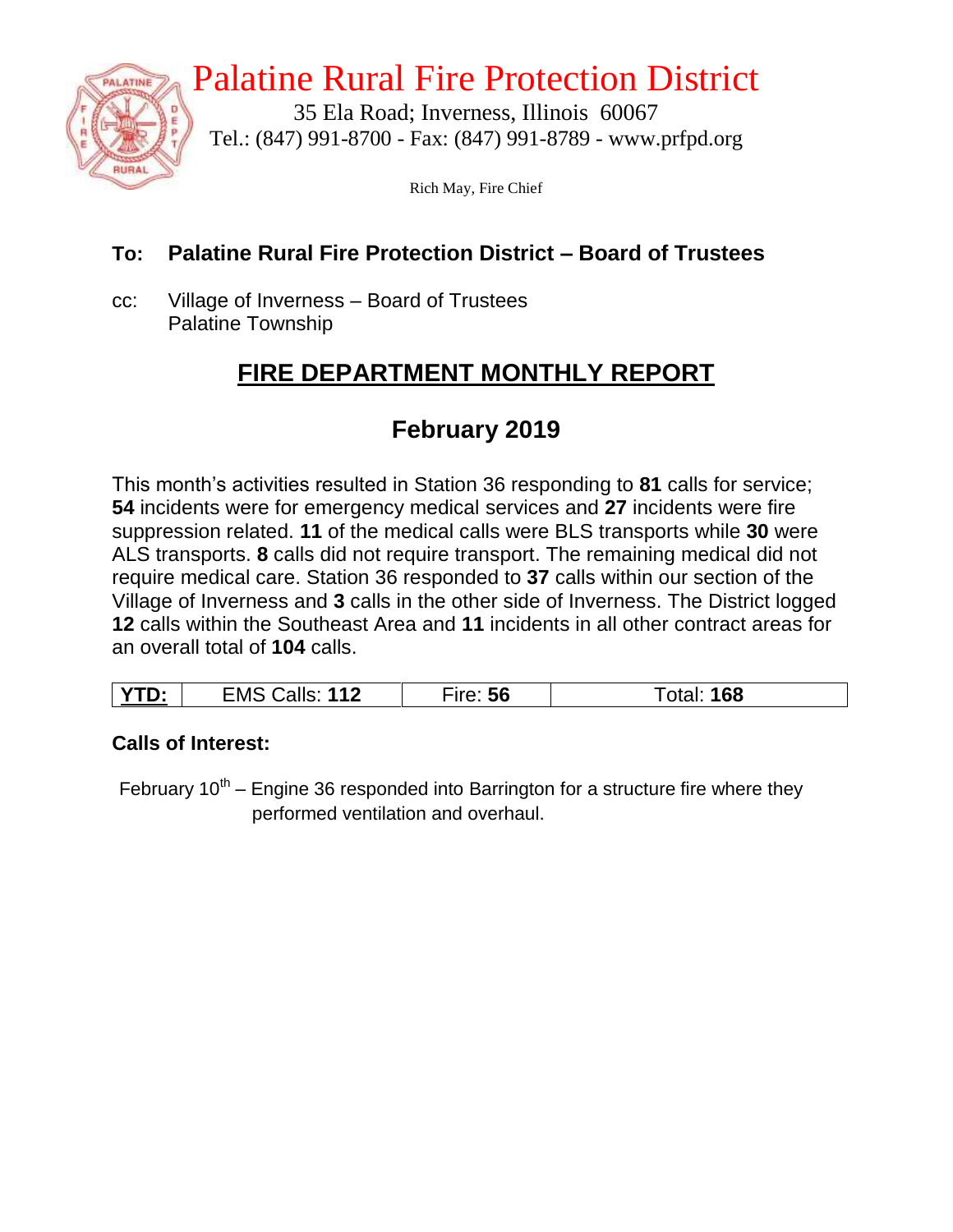| <b>Emergent Response Times – Station 36</b> |  |
|---------------------------------------------|--|

| <b>Inverness, Little City and Palatine Rural District</b> |                                                            |                 |                                     |             |                  |                 |  |  |
|-----------------------------------------------------------|------------------------------------------------------------|-----------------|-------------------------------------|-------------|------------------|-----------------|--|--|
|                                                           | <b>Six Minute Response Benchmark</b><br><b>District 36</b> |                 |                                     |             |                  |                 |  |  |
|                                                           |                                                            |                 |                                     |             |                  |                 |  |  |
|                                                           | <b>YES</b><br><b>NO</b>                                    |                 |                                     |             |                  |                 |  |  |
|                                                           |                                                            |                 |                                     |             |                  | <b>Total</b>    |  |  |
|                                                           |                                                            | Average         |                                     | Average     | <b>Total</b>     | Average         |  |  |
|                                                           | <b>Number of</b>                                           | <b>Response</b> | <b>Number of</b><br><b>Response</b> |             | <b>Number of</b> | <b>Response</b> |  |  |
|                                                           | <b>Responses</b>                                           | Time            | <b>Responses</b>                    | <b>Time</b> | <b>Responses</b> | <b>Time</b>     |  |  |
| Total                                                     | 28                                                         | 4:41            | 15                                  | 6:52        | 43               | 5:27            |  |  |

Percentages: Responded six minutes or under: Average: **65%**

#### **Emergent Response Times – Station 36 Inverness, Little City and Palatine Rural District**

| <b>12 Month View</b><br><b>Six Minute Response Benchmark</b> |                                               |                 |                  |             |                  |                 |  |  |
|--------------------------------------------------------------|-----------------------------------------------|-----------------|------------------|-------------|------------------|-----------------|--|--|
|                                                              | <b>District 36</b><br><b>YES</b><br><b>NO</b> |                 |                  |             |                  |                 |  |  |
|                                                              |                                               |                 |                  |             |                  |                 |  |  |
|                                                              |                                               |                 |                  |             |                  | <b>Total</b>    |  |  |
|                                                              |                                               | Average         |                  | Average     | <b>Total</b>     | Average         |  |  |
|                                                              | <b>Number of</b>                              | <b>Response</b> | <b>Number of</b> | Response    | <b>Number of</b> | <b>Response</b> |  |  |
|                                                              | <b>Responses</b>                              | <b>Time</b>     | <b>Responses</b> | <b>Time</b> | <b>Responses</b> | <b>Time</b>     |  |  |
| <b>February</b>                                              | 32                                            | 4:53            | 11               | 7:35        | 43               | 5:34            |  |  |
| <b>March</b>                                                 | 36                                            | 4:43            | 8                | 6:34        | 44               | 5:04            |  |  |
| <b>April</b>                                                 | 29                                            | 4:32            | 8                | 6:59        | 37               | 5:04            |  |  |
| May                                                          | 26                                            | 4:35            | 10               | 7:19        | 36               | 5:20            |  |  |
| June                                                         | 40                                            | 4:27            | 8                | 6:39        | 48               | 4:49            |  |  |
| July                                                         | 39                                            | 4:28            | 12               | 6:49        | 51               | 5:01            |  |  |
| <b>August</b>                                                | 39<br>4:02                                    |                 | $\overline{7}$   | 6:31        | 46               | 4:24            |  |  |
| <b>September</b>                                             | 34<br>4:18                                    |                 | 9                | 6:38        | 43               | 4:48            |  |  |
| <b>October</b>                                               | 28<br>4:32                                    |                 | 8                | 6:35        | 36               | 4:59            |  |  |
| <b>November</b>                                              | 30                                            | 4:42            | 8                | 7:00        | 38               | 5:11            |  |  |
| <b>December</b>                                              | 37                                            | 4:25            | 12               | 6:48        | 49               | 5:00            |  |  |
| January                                                      | 27                                            | 4:49            | 16               | 7:06        | 43               | 5:40            |  |  |
| <b>Total</b>                                                 | 397                                           | 4:31            | 117              | 6:55        | 514              | 5:04            |  |  |
|                                                              |                                               |                 |                  |             |                  |                 |  |  |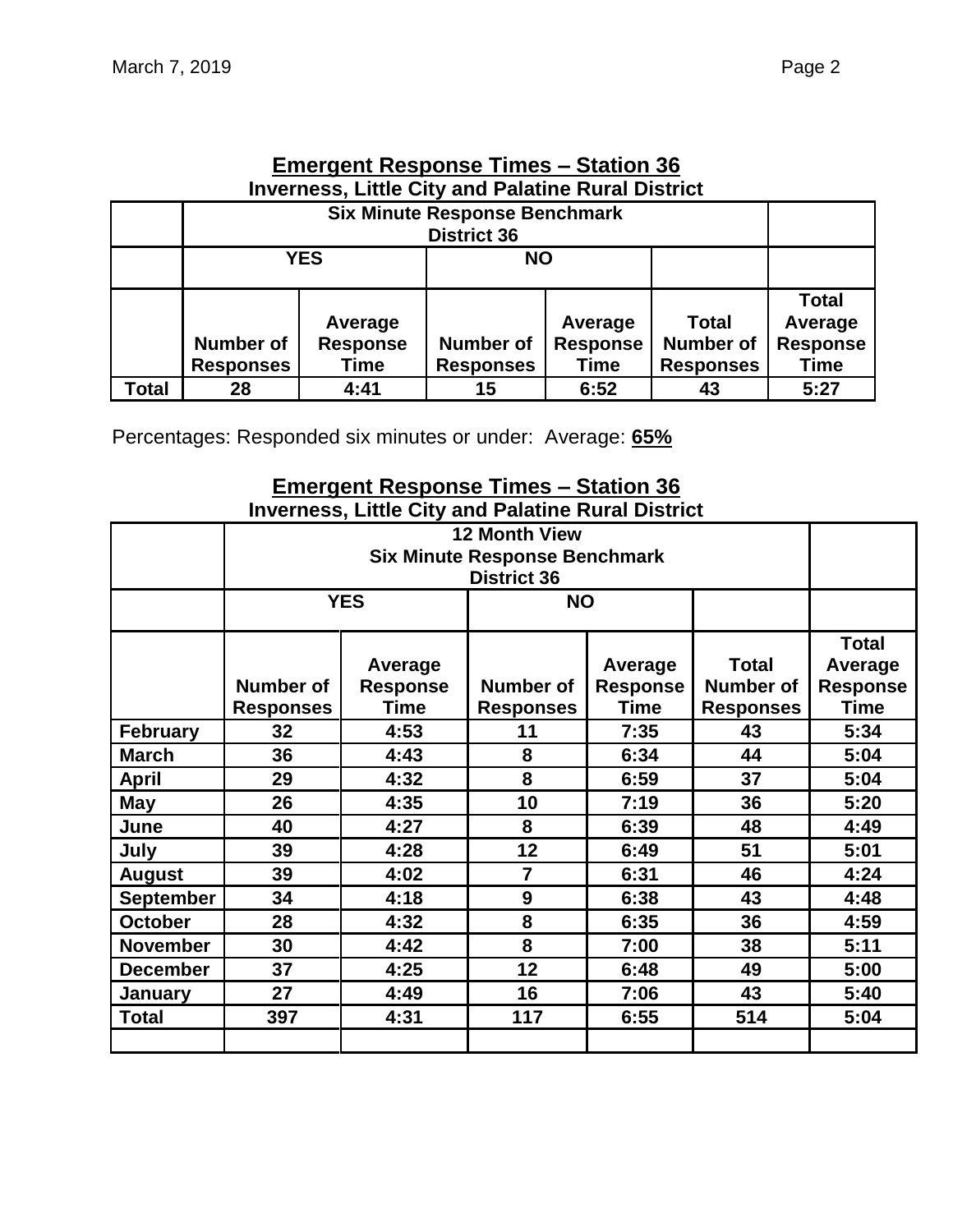### **Inverness Responses**

|              |                                      | <b>YES</b><br><b>NO</b>            |                                                                                   |      |                                                      |                                                           |  |
|--------------|--------------------------------------|------------------------------------|-----------------------------------------------------------------------------------|------|------------------------------------------------------|-----------------------------------------------------------|--|
| Zone         | <b>Number of</b><br><b>Responses</b> | Average<br><b>Response</b><br>Time | Average<br><b>Response</b><br><b>Number of</b><br><b>Responses</b><br><b>Time</b> |      | <b>Total</b><br><b>Number of</b><br><b>Responses</b> | <b>Total</b><br>Average<br><b>Response</b><br><b>Time</b> |  |
| <b>INBF</b>  |                                      | 5:36                               |                                                                                   | 7:07 |                                                      | 6:36                                                      |  |
| <b>INV</b>   | 24                                   | 4:32                               |                                                                                   | 7:07 | 31                                                   | 5:07                                                      |  |
| <b>Total</b> | 25                                   | 4:35                               | 9                                                                                 | 7:07 | 34                                                   | 5:15                                                      |  |

Percentages: Responded six minutes or under: Average: **74%**

| <b>INBF</b> | <b>Inverness-Barrington Countryside</b> |
|-------------|-----------------------------------------|
| <b>INV</b>  | <b>Inverness-Palatine Rural</b>         |

## **Mutual Aid/Auto Aid**

|                               | <b>Received</b> |      |               | Given |
|-------------------------------|-----------------|------|---------------|-------|
|                               | <b>Mutual</b>   | Auto | <b>Mutual</b> | Auto  |
| <b>Barrington Countryside</b> |                 |      | 3             | 2     |
| <b>Barrington</b>             |                 |      | 5             | 3     |
| <b>Hoffman Estates</b>        | 6               |      | 8             |       |
| Lake Zurich                   | 1               |      |               |       |
| Palatine                      | 14              |      | 5             |       |
| <b>Prospect Heights</b>       |                 |      |               |       |
| <b>Rolling Meadows</b>        |                 | 2    | 2             |       |
| Schaumburg                    |                 |      |               |       |